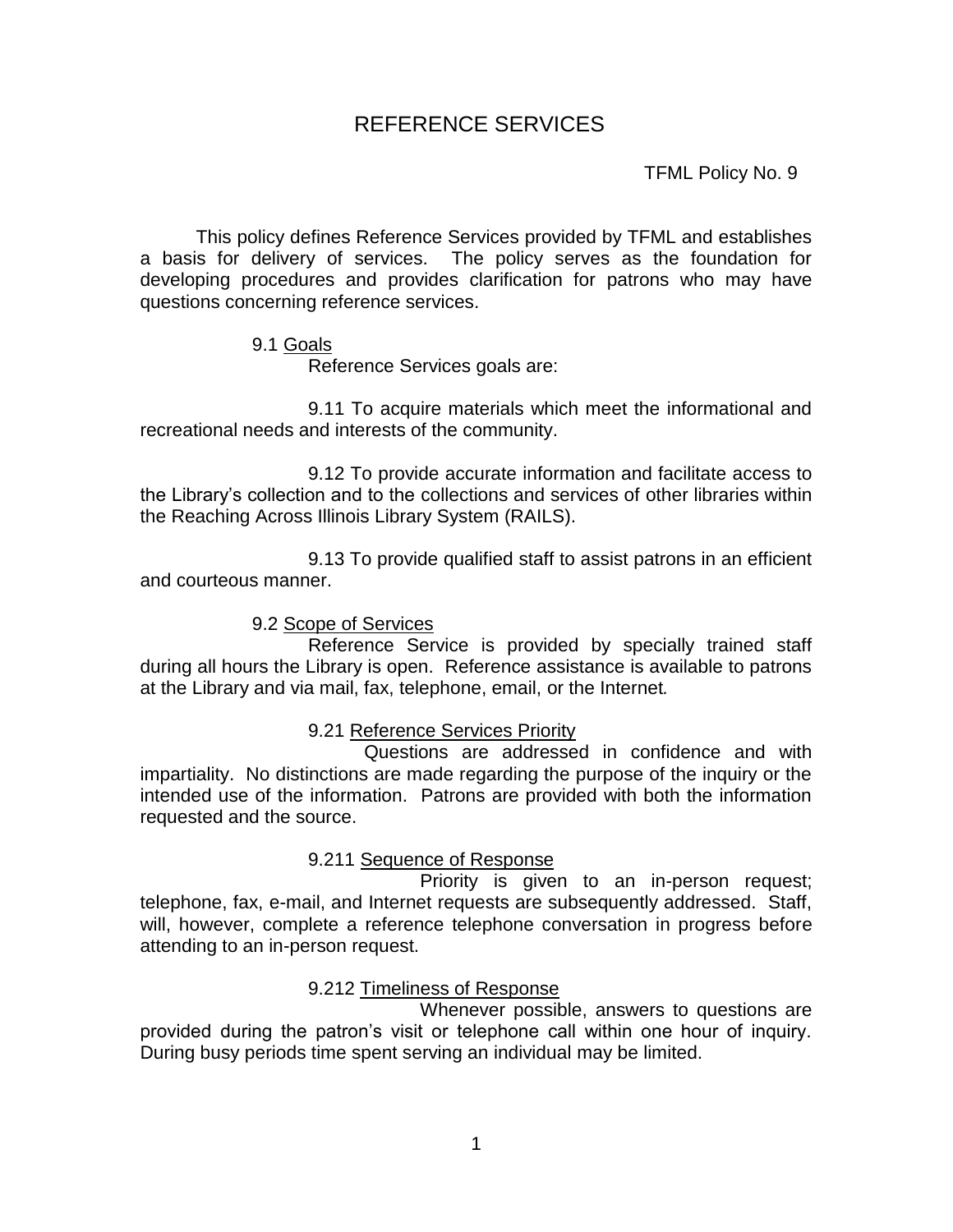### 9.22 Limitations

Responses requiring reading and evaluating extensive text sources will be provided but the requestor is expected to read and synthesize materials: follow-up attention will be provided if more information is needed. Reference staff will do their best to provide answers to questions using all resources available to the Library. Reference librarians will provide instructions to patrons on how to find and use resources that contain the information they seek.

### 9.23 Materials and Services Availability

### 9.231 Materials

All resources to which the Library has access are made available to patrons of all ages*.* Referrals are made to local or metropolitan agencies and to other libraries when and as appropriate.

### 9.232 Services

Access to the Interlibrary Loan Service of RAILS is provided through TFML to patrons with a valid RAILS card.

### 9.3 Fees

Most reference questions can be answered without charge for the service. If an organization does charge a fee to provide needed information, the requesting patron will be notified of this fact and must agree to pay the cost before Library staff proceeds with the transaction. No surcharge will be added.

## 9.4 Ethics and Standards

TFML subscribes to the American Library Association's Librarian's Code of Ethics, the Library Bill of Rights and the Freedom To Read Statement (attachments). The Library meets the reference standards established by the Reaching Across Illinois Library System. A copy of our reference services policy is available for patrons to consult in each of the public areas of the Library. Further clarification can be sought from the Heads of Departments or from the Director.

## 9.5 Evaluation of Services

An evaluation of reference services will be made by the Director and Department Heads periodically to determine how effectively the Library is fulfilling its Reference Services goals. Patron input will be sought and incorporated into the evaluation process as necessary and appropriate to insure its validity*.* The Library Board of Trustees will review the evaluation to assess needs and to authorize changes in the program as necessary.

Attachments: Code of Ethics